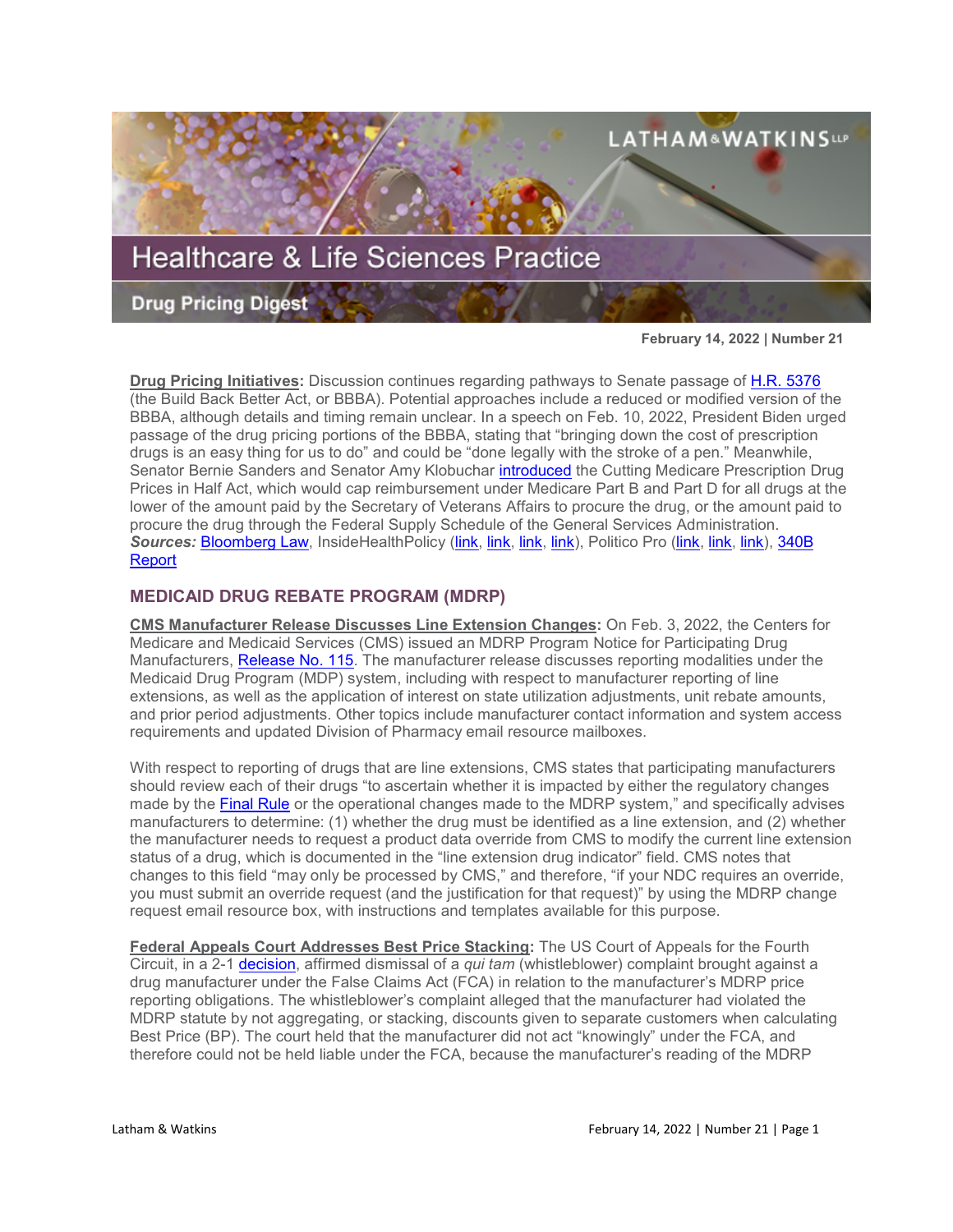statute as to the BP calculation "was at the very least objectively reasonable" and the manufacturer "was not warned away from that reading by authoritative guidance."

The court analyzed the MDRP statute and found that its plain language comported with the manufacturer's interpretation and "was not only objectively reasonable but also the most natural." In reaching this holding, the court applied the Supreme Court's scienter (knowledge) standard set forth in *Safeco Insurance Company of America v. Burr*, 551 U.S. 47 (2007), as other federal circuit courts have done. The one dissenting judge argued that *Safeco* should not apply to FCA claims, but that even under that standard, the whistleblower had plausibly alleged an FCA claim against the manufacturer. The case is *United States ex rel. Deborah Sheldon v. Allergan Sales, LLC*, No. 20-2330 (4th Cir. Jan. 25, 2022). *Sources:* [InsideHealthPolicy,](https://insidehealthpolicy.com/daily-news/dissenting-judge-ruling-best-price-suit-%E2%80%98neuters%E2%80%99-false-claims-act) [Bloomberg Law,](https://news.bloomberglaw.com/us-law-week/allergan-win-in-medicaid-drug-rebate-program-fraud-case-upheld) [Reuters](https://www.reuters.com/legal/transactional/whistleblowers-face-high-bar-show-false-claims-us-appeals-court-2022-01-25/)

**PhRMA Challenge to Co-Pay/Accumulator Portion of December 2020 Medicaid Rule:** As noted in previous editions of this digest (Issues [No. 2,](https://www.lw.com/thoughtLeadership/healthcare-life-sciences-drug-pricing-digest-number-20) [No. 18,](https://www.lw.com/thoughtLeadership/healthcare-life-sciences-drug-pricing-digest-number-18) and [No. 20\)](https://www.lw.com/thoughtLeadership/healthcare-life-sciences-drug-pricing-digest-number-20), the Pharmaceutical Research and Manufacturers of America (PhRMA) is challenging in federal court provisions in the 2020 MDRP [final rule](https://www.sites.lwcommunicate.com/e/uuu9mnnma9jf9g/6eb3ea58-6a04-43f5-af0f-ffb06f73adac) that will become effective Jan. 1, 2023. The provisions stipulate that manufacturer-provided patient copayment assistance is excludable from price reporting under the MDRP only "to the extent that the manufacturer ensures the program benefits are provided entirely to the patient," which CMS asserts would not be the case when a pharmacy benefit manager (PBM) accumulator program is in place.

On Feb. 3, 2022, the federal government filed a brief in opposition to PhRMA's motion for summary judgment, asserting that the final rule "accords with the text, structure, and purpose of the MDRP statute," and that "[PhRMA's] arguments to the contrary lack merit." The case is *PhRMA v. Becerra*, No. 1:21-cv-1395 (D.D.C.).

## **340B PROGRAM**

**Vermont State Agency Report on 340B:** The Vermont Department of Financial Regulation (DFR) issued a [report](https://dfr.vermont.gov/sites/finreg/files/doc_library/dfr-legislative-report-act74-340b-program.pdf) on the 340B program, as required by Vermont's Act No. [74,](https://legislature.vermont.gov/bill/status/2022/H.439) which became law in 2021 and placed restrictions on PBMs in relation to the 340B program. The report, titled "National Activity Affecting Participation in the 340B Drug Pricing Program," addresses "340B controversies and their implications for Vermont stakeholders," including manufacturer contract pharmacy policies, PBM actions toward 340B covered entities, and how covered entities and other parties use 340B profits. The report states that the 340B program "lacks clarity, including with respect to contract pharmacy participation, covered entities' use of program savings, and the scope of HHS's authority," and that "[i]n the absence of clear federal guidance, it is up to the states to ensure that the 340B program works equitably to ensure access to prescription medication." The report concludes that "Vermont can best accomplish this goal by implementing a comprehensive regulatory scheme for PBMs" similar to Arkansas' [HB 1881,](https://www.arkleg.state.ar.us/Bills/Detail?id=HB1881&ddBienniumSession=2021%2F2021R) the 340B Drug Pricing Non-Discrimination Act, enacted in 2021.

As noted in previous editions of this digest (Issues [No. 1](https://www.lw.com/thoughtLeadership/healthcare-life-sciences-drug-pricing-digest-number-18) and [No. 3\)](https://www.lw.com/thoughtLeadership/healthcare-life-sciences-drug-pricing-digest-number-3), the Arkansas law is more extensive than the Vermont law and also purports to govern the relationship between manufacturers and 340B contract pharmacies. The DFR report notes that the Arkansas law is currently subject to a federal court challenge by PhRMA (as discussed in Issues [No. 9,](https://www.lw.com/thoughtLeadership/healthcare-life-sciences-drug-pricing-digest-number-9) [No. 14,](https://www.lw.com/thoughtLeadership/healthcare-life-sciences-drug-pricing-digest-number-14) and [No. 20\)](https://www.lw.com/thoughtLeadership/healthcare-life-sciences-drug-pricing-digest-number-20). The case is *PhRMA v. McClain,* 4:21-cv-00864-BRW (E.D. Ark.).

**Proposed 340B Legislation in California:** On Feb. 8, 2022, proposed legislation [\(SB 939\)](https://leginfo.legislature.ca.gov/faces/billTextClient.xhtml?bill_id=202120220SB939&search_keywords=340B) was introduced in California that would seek to regulate PBMs in relation to their treatment of 340B covered entities and their contract pharmacies. Like the Arkansas law currently subject to legal challenge (see above), the California bill purports to govern the relationship between manufacturers and 340B contract pharmacies. Specifically, the law would not only require a drug manufacturer to comply with requirements of the federal 340B statute when selling covered outpatient drugs to covered entities in California, but also would require that a manufacturer "shall not impose any preconditions, limitations, delays, or other barriers to the purchase of covered drugs." The bill sets forth specific arrangements that